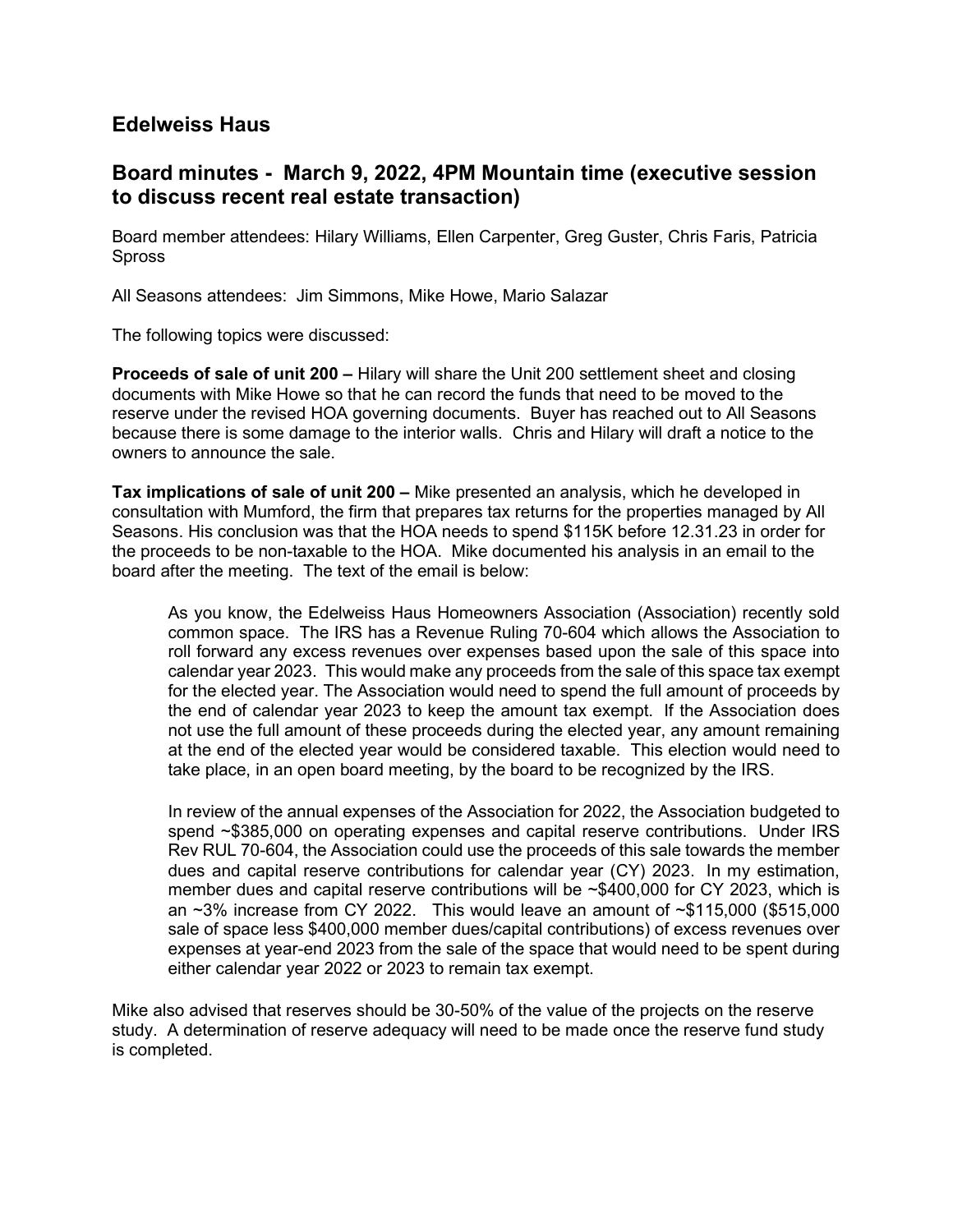Fireplace fire in B building unit - owner is Lynn Butterfield. According to the fire marshal, the fire was caused by renovation work that added combustible material around the gas fireplace. Therefore, the issue is confined to this one unit; All Seasons has not been contacted by the fire marshal for any HOA issues discovered during the fire.

Jim's spring project list – so far, Jim wants to accomplish the following projects on the "envelope" of the buildings

- Foundation repairs
- Drain trench on side of building
- Signage upgrades
- Key box removal from exterior of buildings
- Upgrade internet service
- Carpet cleaning
- Landscape upgrades
- Repair to C building fire system

Mario added the following:

- Repair of tile in lobby which will prevent flooding
- Repair of the east side building wall

Ongoing maintenance includes the repair of the zone valves for the heating system which controls the flow of hot water into the units. PC Lodging had advised All Seasons that this was an ongoing issue.

Ellen's list – Mario has already been tackling some of the items, including upgrading the garage door exits. He has been in touch with PC Lock for pricing. Other items have been added to Jim's list, e.g. the carpet cleaning.

Patricia suggested that separate electric metering should be considered given that usage varies based on occupancy and issues such as an occupant's charging of an electric vehicle using HOA electricity.

## Other building issues:

- There is a night time remodel going on in Unit S (owner is Sean Ahearn). There are 2 by 4's in the unit; the floor and kitchen are being replaced. Mario said that any remodel which requires a building permit should be disclosed beforehand to the HOA. One of the reasons is the requirement to have a port a potty. Chris reminded the group that the HOA prohibits any construction during ski season.
- All Seasons has been in touch with this owner. Jim will draft an email to the owners regarding the requirement to inform the HOA of construction that requires a building permit.

List of projects on reserve fund study - Hilary recommended that the increased funds in our reserve resulting from the sale of unit 200 be guided by the reserve study. There is a concern that maintenance has been deferred because of the low level of reserves. Discussion ensued as follows: